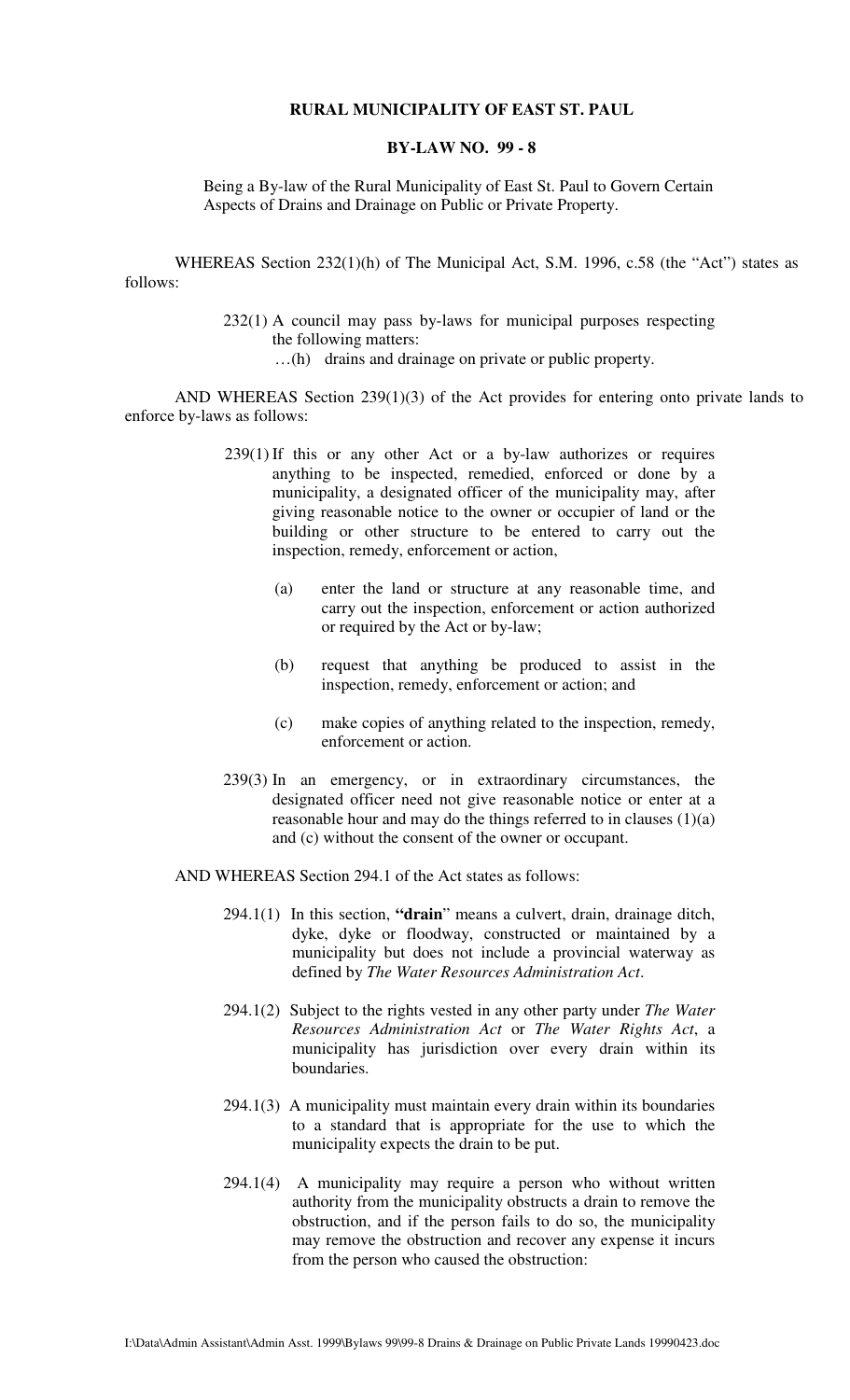- (a) by levying and collecting the amount of the expense as a
- tax; or (b) by any other means."

 AND WHEREAS the Council of the Rural Municipality of East St. Paul deems it expedient and in the best interests of the Municipality to pass a By-Law to regulate and control certain aspects of drains and drainage on private and public property within the Municipality.

NOW THEREFORE the Council of the Rural Municipality of East St. Paul enacts as follows:

1. Title

This by-law shall be referred to as " the Drainage By-Law".

2. Definitions

Where used in this By-Law, the following shall have the following meaning:

- (a) "Act" means The Municipal Act, S.M. 1996, c.58 as amended from time to time.
- (b) "Drain" means a culvert, drain, drainage ditch, dyke or floodway, constructed or maintained by the Municipality but does not include a Provincial Waterway.
- (c) "Municipality" means the Rural Municipality of East St. Paul.
- (d) "Person" means and includes any individual, corporation, partnership, firm, joint venture, syndicate, association or trust, and any other form of entity or organization, and includes both the plural and the singular.
- (e) "Provincial Waterway" means a Provincial Waterway as defined by *The Water Resources Administration Act*, R.S.M. 1987, c. W70 as amended from time to time.
- (f) "*The Water Rights Act*" means *The Water Rights Act* R.S.M. 1988, c. W80 as amended from time to time.

#### 3. Interference With Drains

- (a) Where any Person deposits or puts into any Drain any soil, stones, refuse, waste, brush, trees or other matter whatsoever, the Municipality may require that Person to remove the soil, stones, refuse, waste, brush, trees or other matter; and, if the Person fails to do so, the Municipality, at the expense of the Person in default, may remove the soil, stones, refuse, waste, brush, trees or other matter and, if necessary to do so, may enter onto any lands in accordance with the powers and procedures set out under the Act.
- (b) Where any Person deepens, widens, alters, diverts or stops-up or in any way interferes with any Drain the Municipality may require that Person to return the said Drain to its previous state, and if the Person fails to do so, the Municipality, at the expense of the Person in default, may return the municipal drain to its previous state and, if necessary to do so, may enter onto any lands in accordance with the powers and procedures set out under the Act.
- (c) Where any Person causes the diversion or discharge of water or other liquid into a Drain without being licensed to do so under *The Water Rights Act*, the Municipality may require such Person to stop the discharge of water or other liquid into the Drain, and if the Person fails to do so, the Municipality, at the expense of the Person in default, may stop the discharge of water or liquid into the Drain and, if necessary to do so, may enter onto any lands in accordance with the powers and procedures set out under the Act.